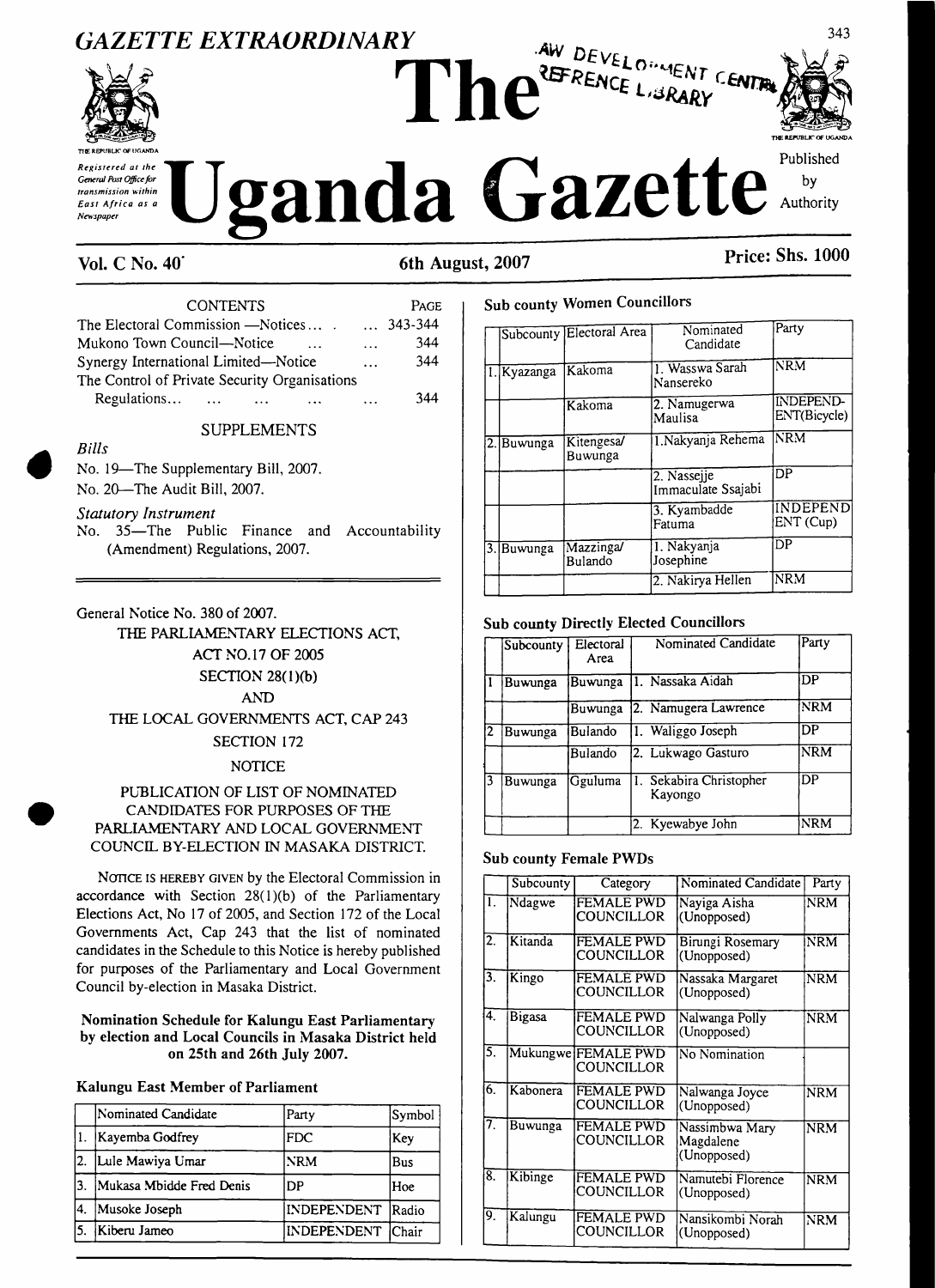#### **Sub county Male PWDs**

|    | Subcounty Category |                                      | Nominated<br>Candidate               | Party      |
|----|--------------------|--------------------------------------|--------------------------------------|------------|
|    | Kalungu            | <b>MALE PWD</b><br><b>COUNCILLOR</b> | Ssegawa James<br>(Unopposed)         | <b>NRM</b> |
| 2  | Kibinge            | <b>MALE PWD</b><br>COUNCILLOR        | <b>Byansi Godfrey</b><br>(Unopposed) | <b>NRM</b> |
| 13 | Buwunga            | <b>MALE PWD</b><br>COUNCILLOR        | No Nomination                        |            |
| 4  | Bukakata           | MALE PWD<br>COUNCILLOR               | Bwebale Lazaro<br>$(Un$ opposed)     | <b>NRM</b> |

Issued at Kampala, this 27th day of July, 2007.

ENG. DR BADRU M. KIGGUNDU, *Chairman, Electoral Commission.*

General Notice No. 381 of 2007.

THE PARLIAMENTARY ELECTIONS ACT ACT NO. 17 OF 2005. SECTION 20(1) AND THE LOCAL GOVERNMENTS ACT, CAP. 243 SECTION 122(1) **NOTICE** 

#### PUBLICATION OF CAMPAIGN PERIOD FOR PURPOSES OF THE BY-ELECTION IN MASAKA DISTRICT

NOTICE IS HEREBY GIVEN by the Electoral Commission in accordance with Section 20(1) of the Parliamentary Elections Act, No. 17 of 2005 and Section 122(1) of the Local Governments Act, Cap. 243 that the period commencing 27th July, 2007 and ending 14th August, 2007 is hereby published campaign period for purposes of the Parliamentary and Local Government Council by-election in Masaka District.

Issued at Kampala, this 27th day of July, 2007.

ENG. DR BADRU M. KIGGUNDU, *Chairman, Electoral Commission.*

General Notice No. 382 of 2007.

# MUKONO TOWN COUNCIL P.O. BOX 201, MUKONO

#### DEPOSIT OF PROPOSED STRUCTURE PLAN 2006-2021 FOR MUKONO TOWN COUNCIL

This is to display the Proposed Structure Plan 2006-2021 for Mukono Town Council for public viewing, stake holder's input and participation in the planning of the Town. The notice is to stay for 90 days as required by law, with effect from Friday 6th July 2007, for public scrutiny from Monday 8.00 a.m. to Friday 5:00 p.m.

The proposals have been displayed in the four Wards of Mukono Town Council as follows:

- Namumira/Anthony Ward Kame Valley Market<br>• Ntaawo Ward Mukono Health Cent
- 
- Ntaawo Ward —Mukono Health Centre • Nsuube/Kauga Ward —Mukono Community Centre -Mukono Taxi Park
- 
- Physical Planning Department, Ministry of Lands, Housing and Urban Development
- Ministry of Local Government.

For any comment on this proposed plan, contact the Office of the Town Clerk.

> ALEX N. SSERUWAGI *Town Clerk.*

General Notice No. 383 of 2007. SYNERGY INTERNATIONAL LIMITED P.O. BOX 24544, KYADONDO ROAD, NAKASERO,

KAMPALA.

# BOARD RESOLUTION

The Board meeting of Synergy International Limited was held on 05 July, 2007 at the registered office in Kampala and resolved that we would like to close the said company permanently because the company never commenced any business and stayed dormant since its incorporation.

DIRECTOR

General Notice No. 384 of 2007.

### KAMPALA PARKING INDUSTRIES SECURITY SERVICES LIMITED **NOTICE**

Pursuant to the provisions of regulation  $15(2)$  of the Control of Private Security Organisations Regulations 1997 (Statutory Instrument No. 13) the general public is hereby notified that the duly recognised operational personnel of Kampala Parking Industries Security Services Limited shall exclusively don a uniform adequately described as beneath:

#### **Description:**

CAP- Black peak cap with company logo. LOGO -Green leaves, white sword and cobra.

SHIRT - Short sleeved red shirt with flaps, double pocket with company logo above the left hand side pocket.

Company name embroidered on both sleeves of the shirts, white pilot shirts for security supervisor with embroidery above the left hand pocket shirt.

TROUSER- Black pant with double pockets, 2 side pockets and two behind pockets with big strap. Black trousers for supervisors.

BELT - Black and red security belts.

SHOES- Black security boots.

LANYARDS- Red and black double for guards and supervisor.

Dated this 23rd day of February, 2007.

KAZIINI WILFRED *General Manager.*

# **ADVERTISEMENT**

THE REGISTRATION OF TITLES ACT.

(Cap. 230).

NOTICE.

ISSUE OF SPECIAL CERTIFICATE OF TITLE.

Kyadondo Block 104 Plot 16, 50.0 Acres at Kakusubula. NOTICE IS HEREBY GIVEN that after the expiration of one month from the publication hereof, I intend to issue in the names of Alajabu Kimbugwe of P.O. Kasangati, a special Certificate of Title under the above Block and Plot, the duplicate Certificate of Title which was originally issued having been lost.

Kampala, G.K MPAKA. 4th July, 2007. *forAg. Commissioner Land Registration.*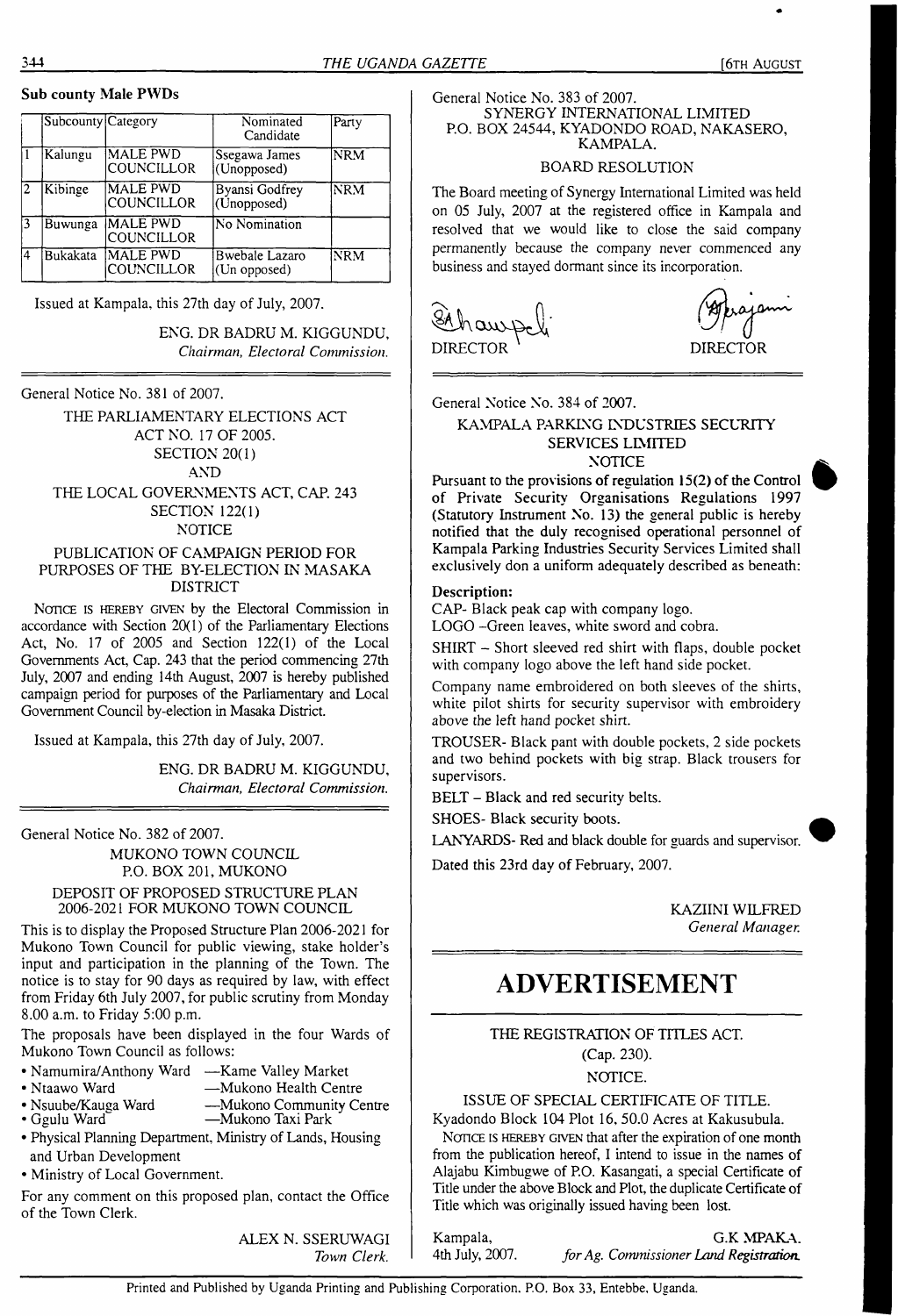#### **STATUTORY INSTRUMENTS SUPPLEMENT No. 20** 6th August, 2007

#### **STATUTORY INSTRUMENTS SUPPLEMENT**

*to The Uganda Gazette No. 40 Volume C dated 6th August, 2007* Printed by UPPC, Entebbe, by Order of the Government.

# **STATUTORY INSTRUMENTS**

## **2007 No. 35.**

# **The Public Finance and Accountability (Amendment) Regulations, 2007.**

*(Under section 46 of the Public Finance and Accountability Act, 2003, Act No.6 of 2003)*

IN EXERCISE of the powers conferred on the Minister responsible for finance by section 46 of the Public Finance and Accountability Act, 2003, these Regulations are made this 6th day of July, 2007.

# **1. Title.**

These Regulations may be cited as the Public Finance and Accountability (Amendment) Regulations, 2007.

### **2. Commencement.**

These Regulations shall be deemed to have come into force on 1st day of July, 2007.

# **3. Amendment of S.I. No. 73 of 2003.**

The Public Finance and Accountability Regulations, 2003 in these Regulations referred to as the principal Regulations are amended in regulation 2, as follows—

- (a) by inserting immediately before the definition of "Accountant General" the following—
	- ""access" in relation to an application or data, means rendering that application or data, by whatever means, in a form that would enable a person, at the time when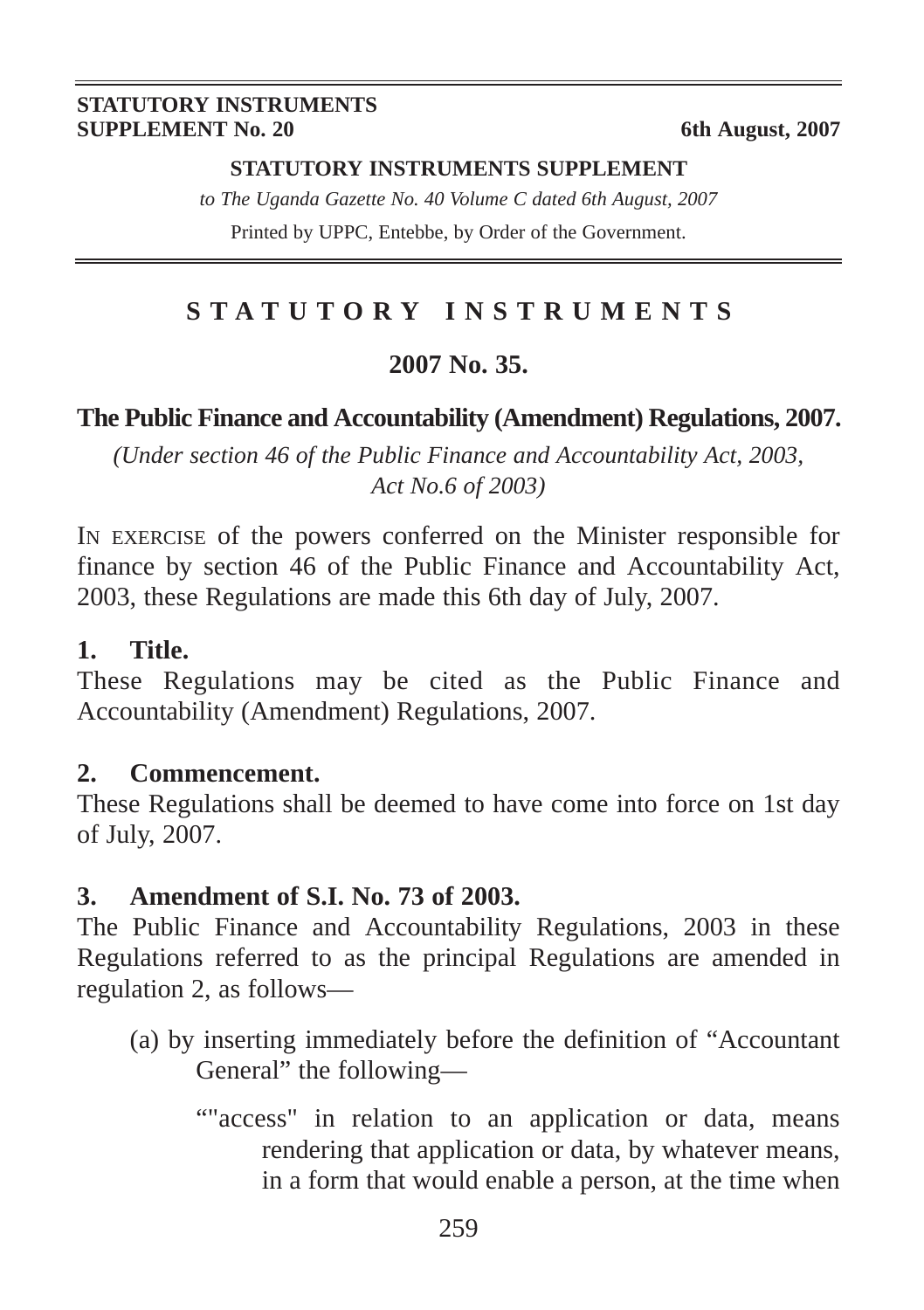it is rendered or subsequently, to take account of that application or data; and includes using the application or data or having it output from the computer system in which it is held in a displayed or printed form or to a storage medium or by means of any other output device, whether attached to the computer system in which the application or data are held or not;";

- (b) by inserting immediately after the definition of "Act" the following—
	- ""application" means a set of instructions that, when executed in a computer system, causes a computer system to perform a function; and includes such a set of instructions held in any removable storage medium which is for the time being in a computer system;":
- (c) by inserting immediately after the definition of "commitment" the following—
	- ""computer" means an electronic, magnetic, optical, electrochemical or other data processing device or a group of such interconnected or related devices, performing logical, arithmetic or storage functions; and includes any data storage facility or communications facility directly related to or operating in conjunction with such device or group of such interconnected or related devices, other than—
		- (a) an automated typewriter or typesetter;
		- (b) a portable hand held calculator;
		- (c) a similar device which is non-programmable or which does not contain any data storage facility; or
		- (d) such other device as the Minister may, by notice in the *Gazette,* prescribe;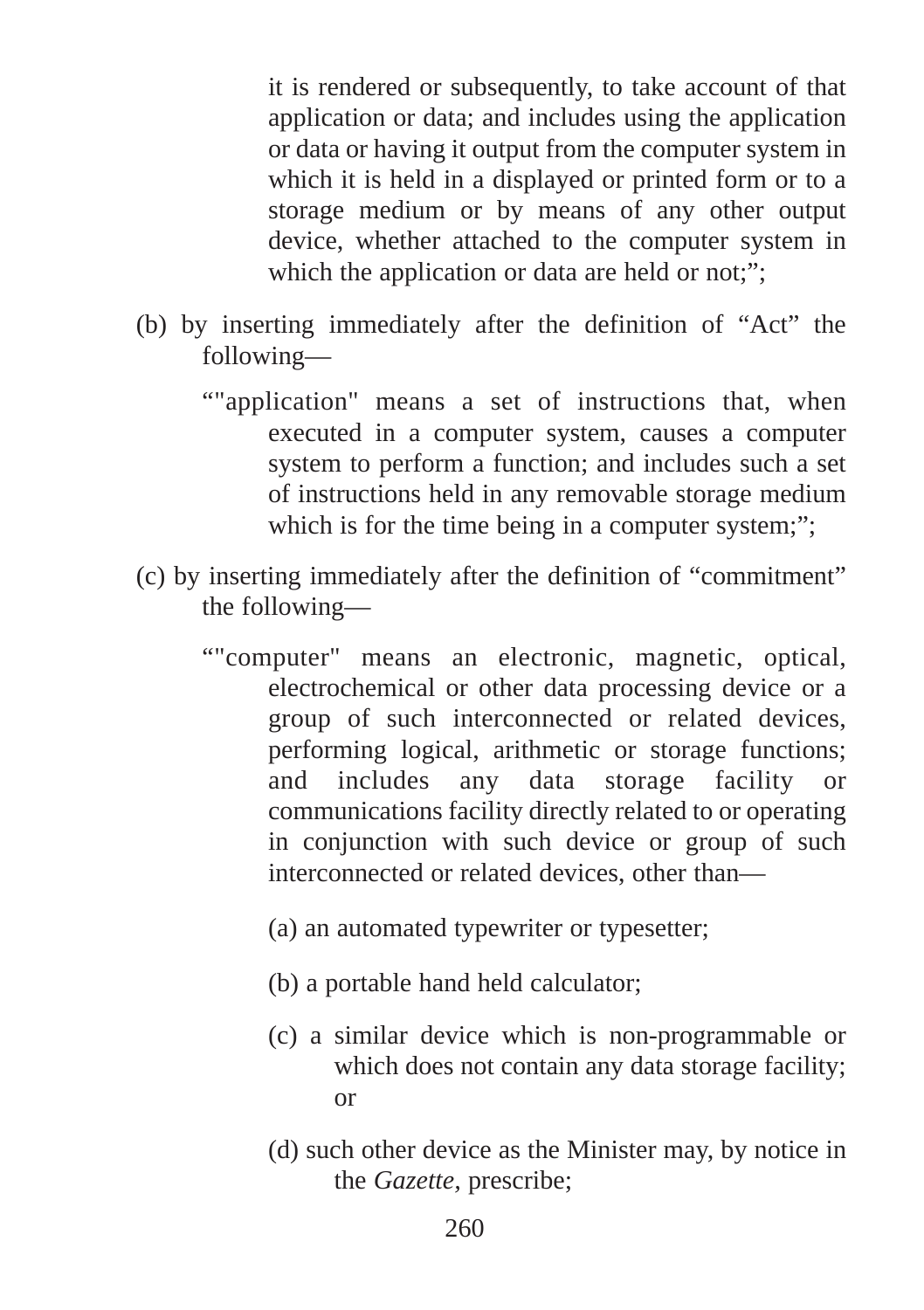- "computer programme" means data representing instructions or statements that, when executed in a computer, cause the computer to perform a function;
- "computer service" includes computer time, data processing and the storage or retrieval of data;";
- (d) by inserting immediately after the definition of "currency point" the following—
	- ""data" means representations of information or of concepts that are being prepared or have been prepared in a form suitable for use in a computer;";
- (e) by inserting immediately after the definition of "department" the following—
	- ""electronic", "acoustic", "mechanical" or "other device" means any device or apparatus that is used or is capable of being used to intercept any function of a computer;";
- (f) by inserting immediately after the definition of "financial year" the following—
	- ""function" includes logic, control, arithmetic, deletion, storage, retrieval and communication or telecommunication to, from or within a computer;";
- (g) by inserting immediately after the definition of "instruction" the following—
	- ""intercept" in relation to a function of a computer, includes listening to or recording of a function of a computer or acquiring the substance, meaning or purport of a function:".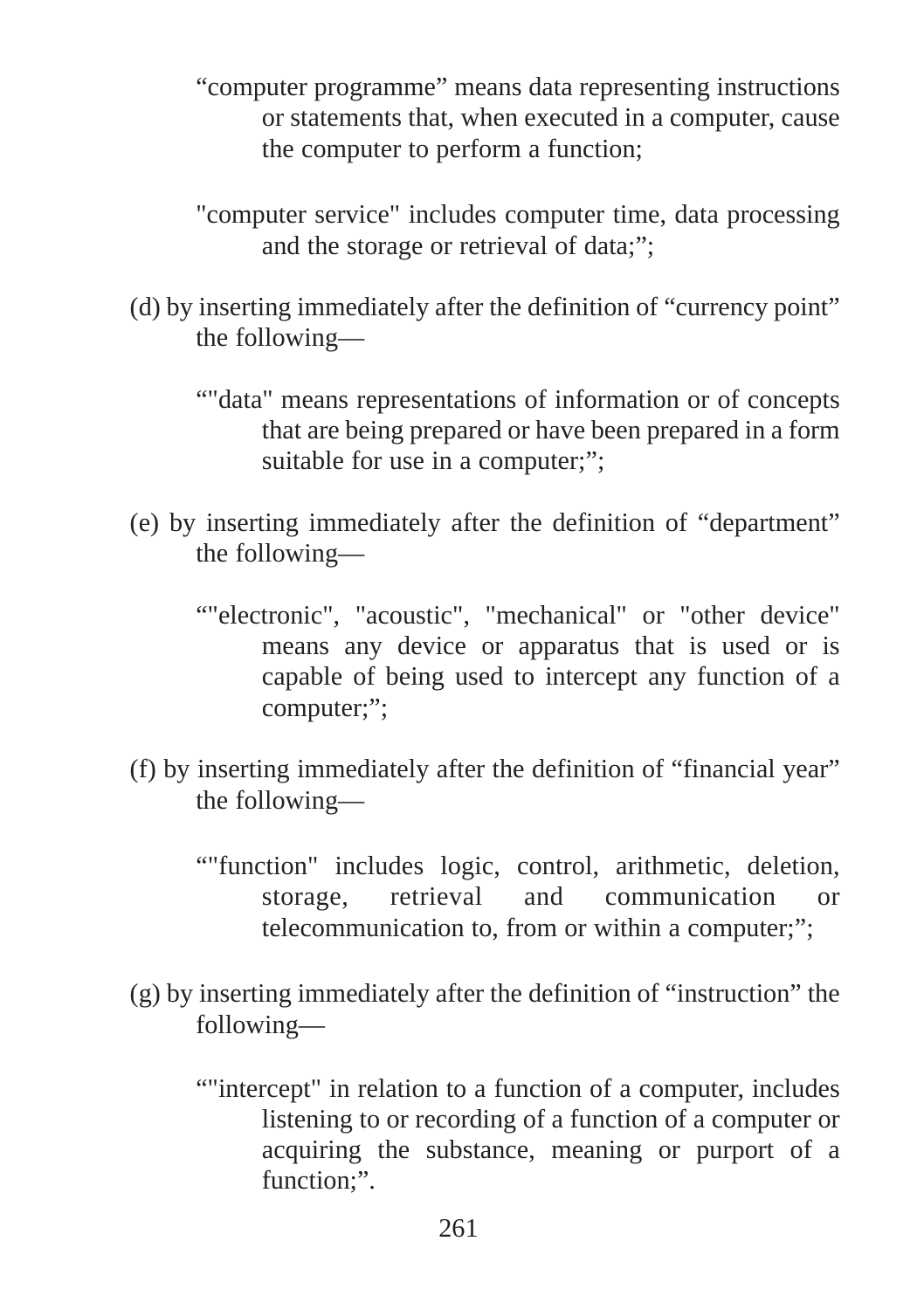# **4. Amendment of regulation 47 of principal Regulations.**

Regulation 47 of the principal regulations is amended by revoking the words "electronic funds transfer".

# **5. Insertion of new regulation 51A.**

The principal Regulations are amended by inserting immediately after regulation 51 the following—

# "**51A. Acceptance of payment by electronic funds transfer.**

Payment by electronic funds transfer of moneys due to Government shall be recognised and acknowledged only after the authorised Government of Uganda bank account has been credited".

# **6. Insertion of new regulations 74A, 74B, 74C, 74D and 74E.**

The principal Regulations are amended by inserting immediately after regulation 74 the following—

# **"74A. Offences related to computer-based systems.**

(1) A person who intentionally accesses or intercepts any data without authority or permission to do so commits an offence.

(2) A person who intentionally and without authority to do so, interferes with data in a manner that causes that data to be modified, destroyed or otherwise rendered ineffective, commits an offence.

(3) A person who unlawfully produces, sells, offers to sell, procures for use, designs, adapts for use, distributes or possesses any device, including a computer program or a component which is designed primarily to overcome security measures for the protection of data or performs any of those acts with regard to a password or access code with the intent to unlawfully utilise that item to contravene this regulation commits an offence.

(4) A person who utilises any device or computer program specified in subregulation (3) in order to unlawfully overcome security measures designed to protect that data or access to the data commits an offence.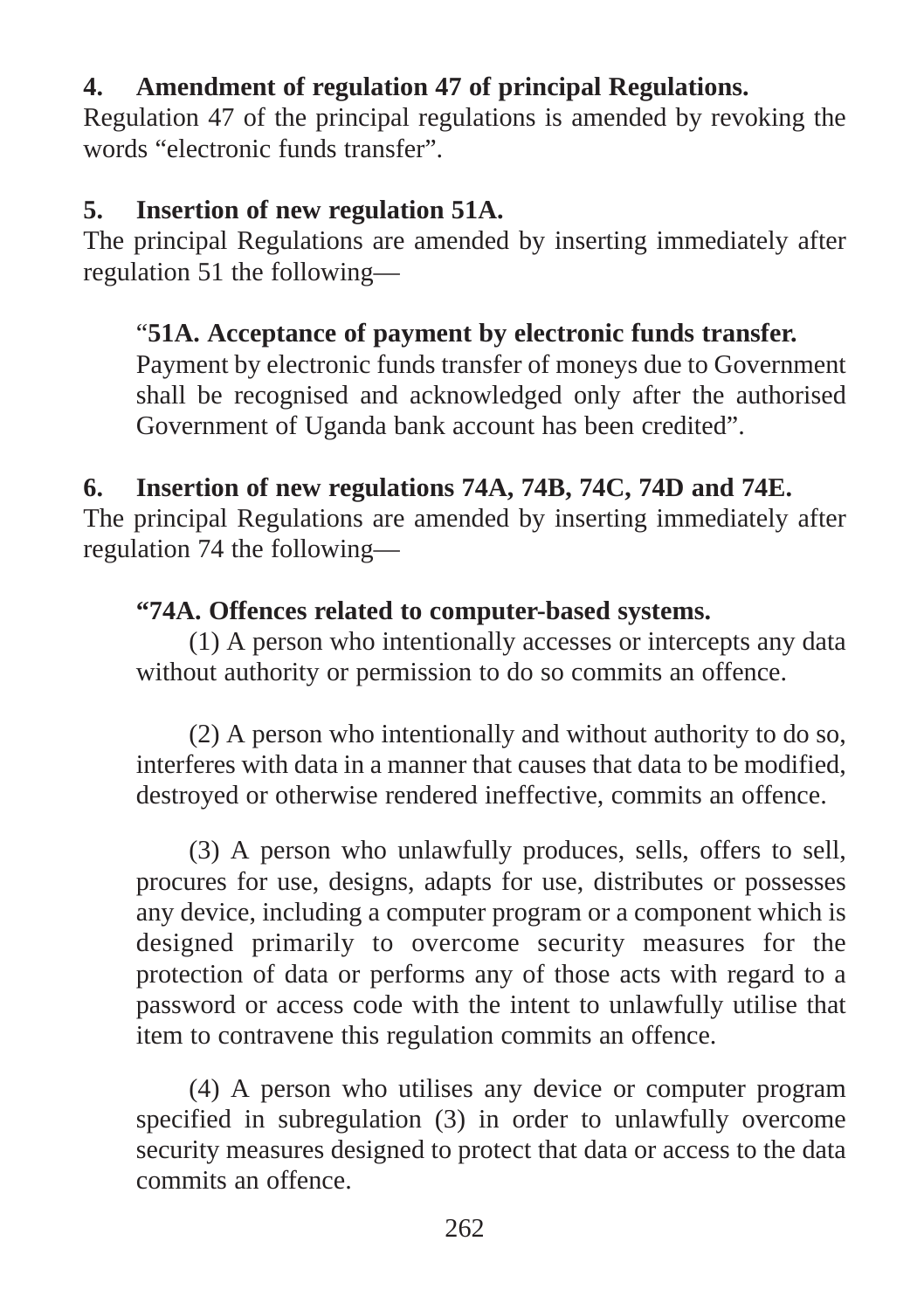(5) A person who commits any act specified under this regulation with intent to interfere with access to any information system so as to constitute a denial including a partial denial, of service to legitimate users, commits an offence.

(6) The intent of a person to commit an offence under this regulation need not be directed at—

(a) any particular program or data;

(b) a program or data of any particular kind; or

(c) a program or data held in any particular computer.

(7) A person who commits an offence under this regulation is liable on conviction to imprisonment not exceeding three months.

# **74B. Unauthorised modification of computer material.**

(1) A person who—

- (a) does any act which causes an unauthorised modification of the contents of any computer; and
- (b) at the time when he or she does the act, he or she has the requisite intent and the requisite knowledge,

commits an offence.

(2) For the purposes of subregulation  $(1)(b)$ , the requisite intent is an intent to cause a modification of the contents of any computer and by so doing—

- (a) to impair the operation of any computer;
- (b) to prevent or hinder access to any computer program or data held in any computer; or
- (c) to impair the operation of any such computer program or the reliability of any data.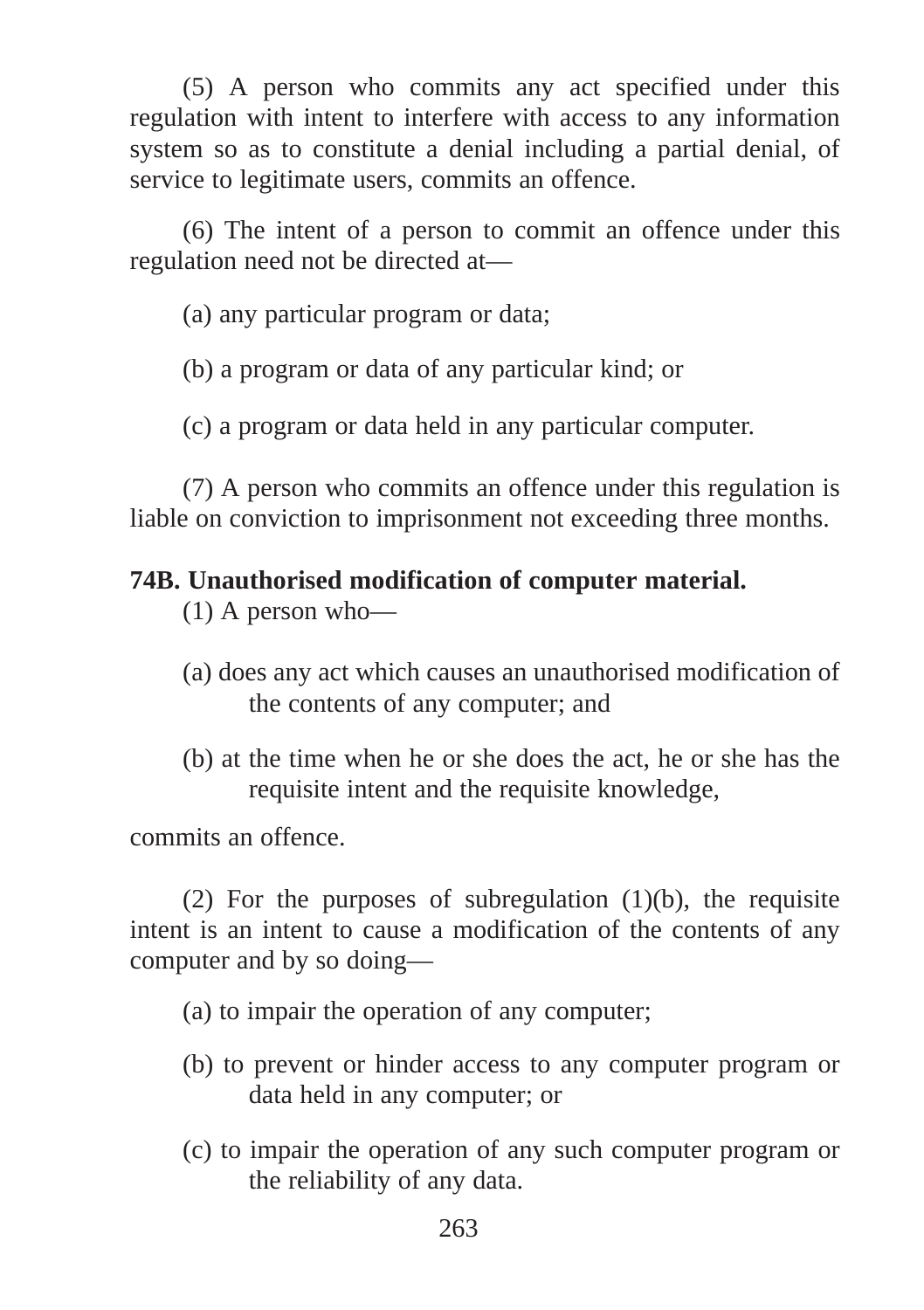(3) The intent under subregulation (1)(b) need not be directed at—

- (a) any particular computer;
- (b) any particular computer program or data or a computer program or data of any particular kind; or
- (c) any particular modification or a modification of any particular kind.

(4) For the purposes of subregulation (1)(b) the requisite knowledge is knowledge that any modification that a person intends to cause is unauthorised.

(5) It is immaterial for the purposes of this regulation whether an unauthorised modification or any intended effect of it of a kind specified in subregulation (2) is or is intended to be permanent or temporary.

(6) A person who commits an offence under this regulation is liable on conviction to imprisonment not exceeding three months.

# **74C. Unauthorised use or interception of computer service.**

(1) Subject to subregulation (2), a person who knowingly—

- (a) secures access without authority to any computer for the purpose of obtaining, directly or indirectly, any computer service;
- (b) intercepts or causes to be intercepted without authority, directly or indirectly, any function of a computer by means of an electro-magnetic, acoustic, mechanical or other device; or
- (c) uses or causes to be used, directly or indirectly, the computer or any other device for the purpose of committing an offence under paragraph (a) or (b),

commits an offence.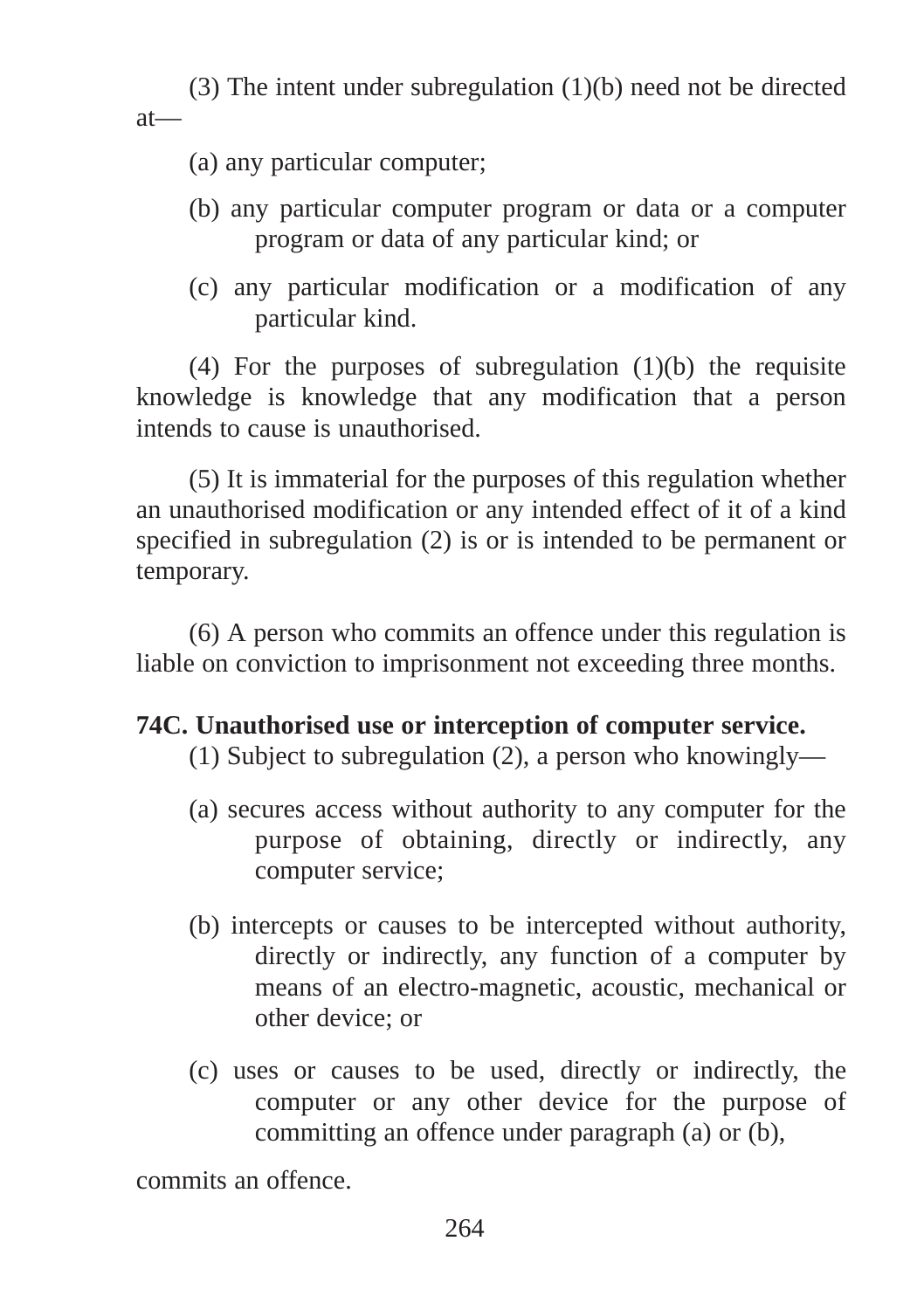(2) For the purposes of this regulation, it is immaterial that the unauthorised access or interception is not directed at—

(a) any particular computer program or data;

- (b) a computer program or data of any kind; or
- (c) a computer program or data held in any particular computer.

(3) A person who commits an offence under this regulation is liable on conviction to imprisonment not exceeding three months.

# **74D. Unauthorised obstruction of use of computer.**

(1) A person who, knowingly and without authority or lawful excuse—

- (a) interferes with or interrupts or obstructs the lawful use of, a computer;
- (b) impedes or prevents access to or impairs the usefulness or effectiveness of any computer program or data stored in a computer,

commits an offence.

(2) A person who commits an offence under this regulation is liable on conviction to imprisonment not exceeding three months.

# **74E.Unauthorised disclosure of access code.**

(1) A person who knowingly and without authority, discloses any password, access code or any other means of gaining access to any computer program or data held in any computer, commits an offence if he or she does so—

(a) for any wrongful gain;